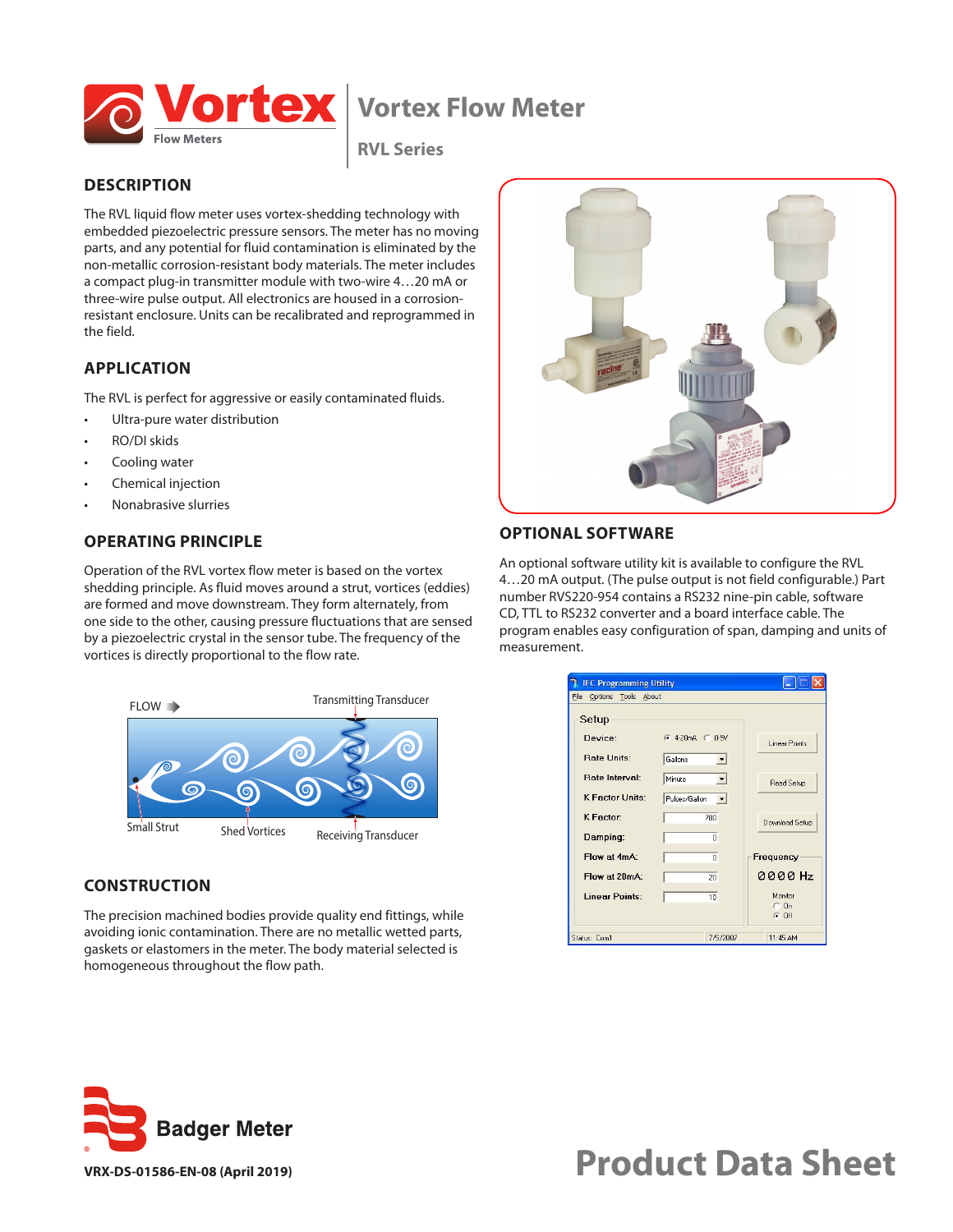#### **MATERIAL SELECTION**

When choosing the best flow meter for a process, review the concentration, operating temperatures and operating pressure of the fluid being measured. In a thermoplastic piping system, choose the same material for the meter and the pipe wherever possible to maintain fluid compatibility and aid in bonding the materials. The table below shows the compatibility of fluid types with thermoplastic materials.

| <b>Chemical</b>                                       | <b>PVC</b> | <b>PVDF</b> | <b>CPVC</b> | Polypropylene |  |  |
|-------------------------------------------------------|------------|-------------|-------------|---------------|--|--|
| Aluminum Hydroxide                                    | A          | A           | A           | Α             |  |  |
| <b>Chlorine Water</b>                                 | A          | B           | A           | D             |  |  |
| Fuel Oils                                             | A          | В           |             | Α             |  |  |
| Hydraulic Oil                                         | Α          | Α           |             | D             |  |  |
| Hydrochloric Acid 37%                                 | B          | A           | A           | C             |  |  |
| Hydrochloric Acid 20%                                 | B          | Α           | C           | Α             |  |  |
| Isopropyl Alcohol                                     | A          |             |             | Α             |  |  |
| Nitric Acid (Concentrated)                            | B          | Α           | D           | D             |  |  |
| Phosphoric Acid (>40%)                                | B          | B           | A           | A             |  |  |
| Potassium Hydroxide                                   | Α          | Α           | Α           | Α             |  |  |
| Propylene Glycol                                      | C          |             | C           | A             |  |  |
| Sulfuric Acid (1075%)                                 | A          | A           | A           | Α             |  |  |
| $A=$ Excellent $B=$ Good $C=$ Fair $D=$ Severe effect |            |             |             |               |  |  |

### **FLUID CONSIDERATIONS**

In vortex flow meters, fluids with high viscosities tend to dampen the formation of vortices and reduce the effective range. Viscosities above 1 cSt raise the minimum readable flow rate, reducing rangeability. The effect is linear to viscosity. Particles and internal bubbles do not usually affect vortex meters. In slurry services, PVDF models typically work very well. Slurries containing grit can wear down the bluff body over a period of time and long fibers can catch and build up on the bluff, decreasing accuracy.

Liquids with specific gravities higher than 2.0 adversely affect the permissible amount and duration of over-flow range.

| <b>Reduction of Range Based on Viscosity</b>                              |  |    |       |  |  |
|---------------------------------------------------------------------------|--|----|-------|--|--|
| <b>Minimum</b><br><b>Maximum</b><br><b>Viscosity</b><br><b>Flow Range</b> |  |    |       |  |  |
| 1 cSt                                                                     |  | 12 | 12:1  |  |  |
| 2 cSt                                                                     |  | 12 | 6:1   |  |  |
| 3 cSt                                                                     |  | 12 | 4:1   |  |  |
| 4 cSt                                                                     |  | 12 | 3:1   |  |  |
| 5 cSt                                                                     |  | 12 | 2.4:1 |  |  |
| 6 <sub>cs</sub>                                                           |  |    | 2:1   |  |  |

Meters are calibrated with tap water at 1 cSt (32 SSU) at ambient temperature

# **SPECIFICATIONS**

| <b>Measured Fluids</b> | Liquids                                                                                                        |
|------------------------|----------------------------------------------------------------------------------------------------------------|
| <b>Connections</b>     | Butt or NPT thread                                                                                             |
|                        | Wafer (mounted between flanges)                                                                                |
| <b>Accuracy</b>        | $\pm$ 1% of full scale, 420 mA; $\pm$ 2% of full scale, frequency pulse                                        |
| <b>Repeatability</b>   | $\pm 0.25\%$ actual flow                                                                                       |
| <b>Response Time</b>   | 2 seconds minimum, step change in flow                                                                         |
| <b>Input Power</b>     | $1330V$ DC                                                                                                     |
| <b>Signal Output</b>   | $ 420$ mA or frequency pulse (source-sink driver; 1A source/1.5A sink; typical output resistance 10 $\Omega$ ) |
| <b>Enclosure</b>       | NEMA 4X (IP 66)                                                                                                |
| <b>Certifications</b>  | CE: EN50082-1:1992                                                                                             |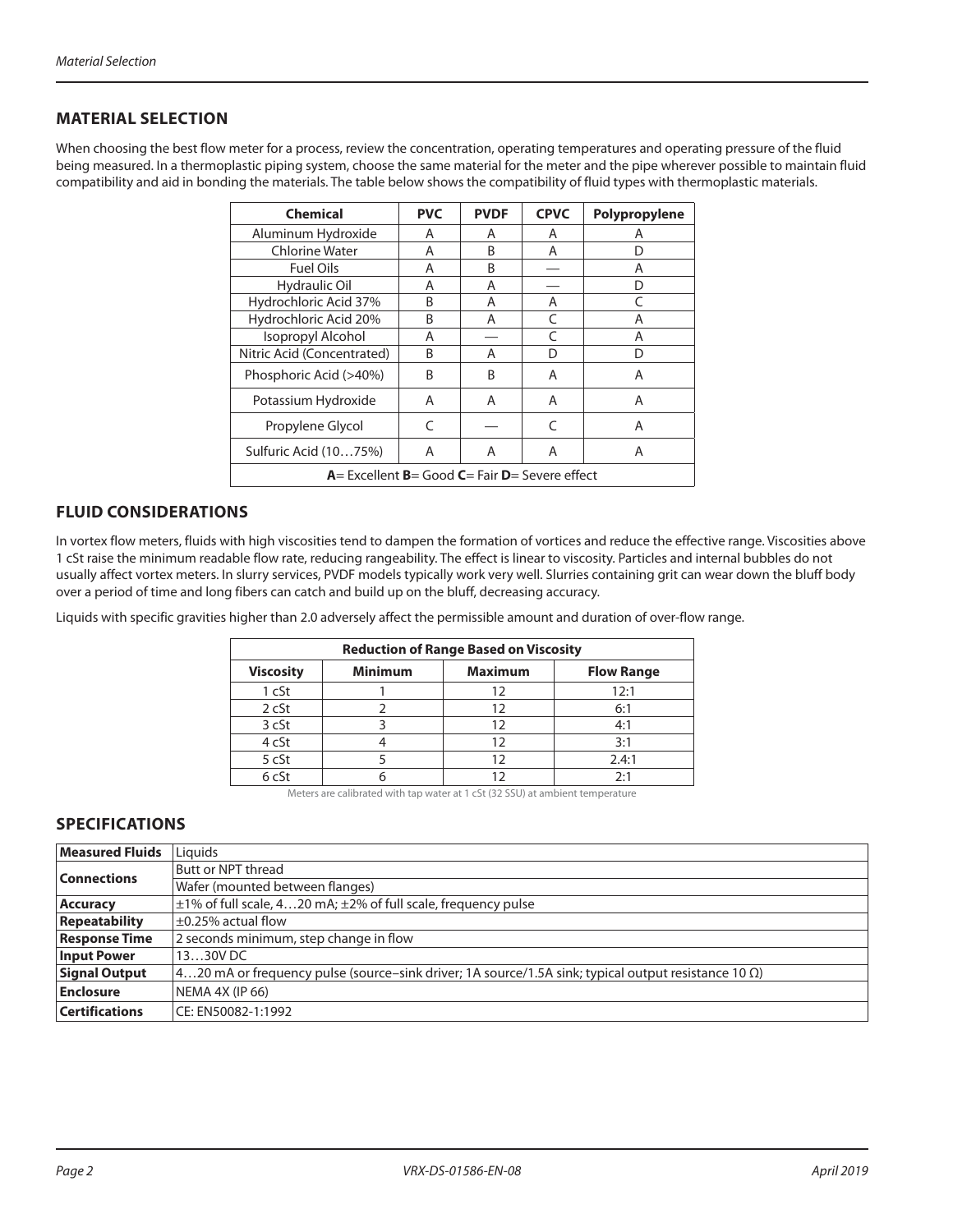# **Pressure vs Temperature Ratings**

#### **NPT/Butt End Fittings**

|                                    | <b>Maximum Operating Pressure</b> |                     |                     |  |  |  |
|------------------------------------|-----------------------------------|---------------------|---------------------|--|--|--|
| <b>Maximum Fluid Temperature</b>   | <b>PVC</b>                        | <b>CPVC</b>         | <b>PVDF</b>         |  |  |  |
| $203^{\circ}$ F (95 $^{\circ}$ C)* |                                   | 24 psig (1.6 bar)   | 40 psig (2.7 bar)   |  |  |  |
| $150^{\circ}$ F (66 $^{\circ}$ C)  |                                   | 63 psig (4.3 bar)   | 130 psig (8.9 bar)  |  |  |  |
| $100^{\circ}$ F (38 $^{\circ}$ C)  | 93 psig (6.4 bar)                 | 120 psig (8.3 bar)  | 150 psig (10.3 bar) |  |  |  |
| $70^{\circ}$ F (21 $^{\circ}$ C)   | 150 psig (10.3 bar)               | 150 psig (10.3 bar) | 150 psig (10.3 bar) |  |  |  |

\*Reduces low flow rate on 1/4 in. (6 mm) meter

#### **Wafer End Fittings**

|                                   | <b>Maximum Operating Pressure</b> |                     |                     |                     |  |  |
|-----------------------------------|-----------------------------------|---------------------|---------------------|---------------------|--|--|
| <b>Maximum Fluid Temperature</b>  | <b>PVC</b>                        | <b>PP</b>           | <b>CPVC</b>         | <b>PVDF</b>         |  |  |
| $203^{\circ}$ F (95 $^{\circ}$ C) |                                   |                     | 24 psig (1.6 bar)   | 40 psig (2.7 bar)   |  |  |
| $150^{\circ}$ F (66 $^{\circ}$ C) |                                   | 90 psig (6.2 bar)   | 100 psig (6.9 bar)  | 130 psig (8.9 bar)  |  |  |
| $100^{\circ}$ F (38 $^{\circ}$ C) | 130 psig (8.9 bar)                | 130 psig (8.9 bar)  | 130 psig (8.9 bar)  | 150 psig (10.3 bar) |  |  |
| $70^{\circ}$ F (21 $^{\circ}$ C)  | 150 psig (10.3 bar)               | 150 psig (10.3 bar) | 150 psig (10.3 bar) | 150 psig (10.3 bar) |  |  |

### **FLOW RANGES**

#### **NPT/Butt End Fittings**

| <b>Meter Size</b>     | <b>Minimum Flow</b>      | <b>Maximum Flow</b> | <b>Turndown Ratio</b> |
|-----------------------|--------------------------|---------------------|-----------------------|
| $1/4$ in. (6.3 mm)    | $0.6$ gpm $(2.3$ lpm $)$ | 5 gpm (19 lpm)      | 8:1                   |
| $1/2$ in. $(12.7$ mm) | 1.5 gpm (5.7 lpm)        | 15 gpm (56.8 lpm)   | 10:1                  |
| 3/4 in. (19.1 mm)     | 2.5 gpm (9.5 lpm)        | 25 gpm (94.6 lpm)   | 10:1                  |
| $1$ in. (25.4 mm)     | 5.0 gpm (18.9 lpm)       | 50 gpm (189 lpm)    | 10:1                  |
| $1-1/2$ in. (38.1 mm) | 10.0 gpm (37.9 lpm)      | 100 gpm (379 lpm)   | 10:1                  |
| 2 in. (50.8 mm)       | 20.0 gpm (75.7 lpm)      | 200 gpm (757 lpm)   | 10:1                  |

### **Wafer End Fittings**

| <b>Meter Size</b>                            | <b>Minimum Flow</b>  | <b>Maximum Flow</b> | <b>Turndown Ratio</b> |
|----------------------------------------------|----------------------|---------------------|-----------------------|
| $1/2$ in. $(12.7$ mm)                        | 1.5 gpm (5.7 lpm)    | 15 gpm (56.8 lpm)   | 10:1                  |
| 3/4 in. (19.1 mm)<br>2.5 gpm (9.5 lpm)       |                      | 25 gpm (94.6 lpm)   | 10:1                  |
| 5.0 gpm (18.9 lpm)<br>$1$ in. (25.4 mm)      |                      | 50 gpm (189 lpm)    | 10:1                  |
| 10.0 gpm (37.9 lpm)<br>$1-1/2$ in. (38.1 mm) |                      | 100 gpm (379 lpm)   | 10:1                  |
| 20.0 gpm (75.7 lpm)<br>2 in. (50.8 mm)       |                      | 200 gpm (757 lpm)   | 10:1                  |
| 3 in. (76.2 mm)                              | 30.0 gpm (113.6 lpm) | 300 gpm (1136 lpm)  | 10:1                  |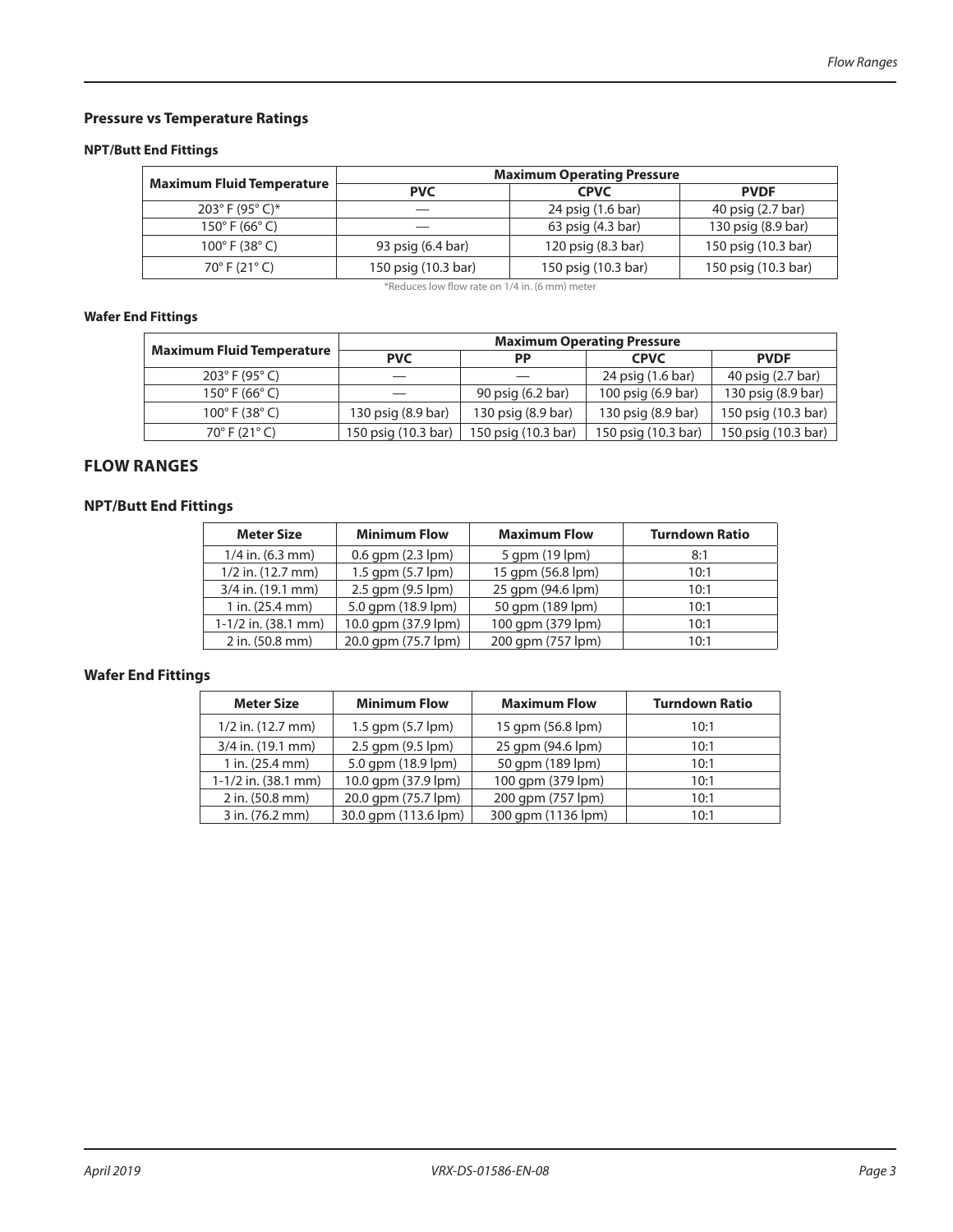#### **DIMENSIONS**

# **NPT/Butt End Fittings**



| <b>Meter Size</b>     |            |           | <b>PVC/CPVC in. (mm)</b> |         |            | PVDF (Butt) in. (mm) |            |          |  |
|-----------------------|------------|-----------|--------------------------|---------|------------|----------------------|------------|----------|--|
|                       |            |           |                          |         | A          | в                    |            | D        |  |
| $1/4$ in. (6.3 mm)    | 3.81(97)   | 1.75 (45) | 5.25(133)                | 2.5(64) | 5.9(150)   | 0.63(16)             | 4.87 (124) | 1.31(33) |  |
| $1/2$ in. $(12.7$ mm) | 3.81(97)   | 1.75 (45) | 7.13(181)                | 2.5(64) | 5.75 (146) | 0.78(20)             | 4.87 (124) | 1.31(33) |  |
| 3/4 in. (19.1 mm)     | 3.81(97)   | 1.75 (45) | 7.63 (194)               | 2.5(64) | 5.75 (146) | 0.94(24)             | 4.87 (124) | .44(37)  |  |
| l in. (25.4 mm)       | 3.92(100)  | 1.75 (45) | 8.03(204)                | 2.5(64) | 5.88 (149) | 1.19(30)             | 5.09 (129) | 2(51)    |  |
| $1-1/2$ in. (38.1 mm) | 3.9(99)    | 2(51)     | 8.37(213)                | 2.5(64) | 6.21(158)  | 1.50(38)             | 6.24(158)  | 2.50(64) |  |
| 2 in. (50.8 mm)       | 4.31 (109) | 2(51)     | 8.37(213)                | 2.5(64) | 6.6(168)   | 1.88(48)             | 6.77(172)  | 3(76)    |  |

# **Wafer End Fittings**



| <b>Meter Size</b>     |                   | <b>PVDF</b>             |                      |                   |  |  |  |  |
|-----------------------|-------------------|-------------------------|----------------------|-------------------|--|--|--|--|
|                       |                   | B.                      |                      | D                 |  |  |  |  |
| $1/2$ in. $(12.7$ mm) | 5.85 in.(149 mm)  | $0.78$ in. $(20$ mm $)$ | $2.03$ in. $(52$ mm) | 1.75 in. (44 mm)  |  |  |  |  |
| 3/4 in. (19.1 mm)     | 5.90 in. (150 mm) | $0.94$ in. $(24$ mm)    | 2.03 in. (52 mm)     | 2.13 in. (54 mm)  |  |  |  |  |
| $1$ in. $(25.4$ mm)   | 5.69 in. (145 mm) | 1.19 in. (30 mm)        | 2.25 in. (57 mm)     | 2.47 in. (63 mm)  |  |  |  |  |
| $1-1/2$ in. (38.1 mm) | 6.00 in. (152 mm) | 1.50 in. (38 mm)        | 2.63 in. (67 mm)     | 3.25 in. (83 mm)  |  |  |  |  |
| 2 in. (50.8 mm)       | 6.37 in. (162 mm) | 1.88 in. (48 mm)        | 3.22 in. (82 mm)     | 4.00 in. (102 mm) |  |  |  |  |
| 3 in. (76.2 mm)       | 6.88 in. (175 mm) | 2.50 in. (64 mm)        | 4.25 in. (108 mm)    | 5.24 in. (133 mm) |  |  |  |  |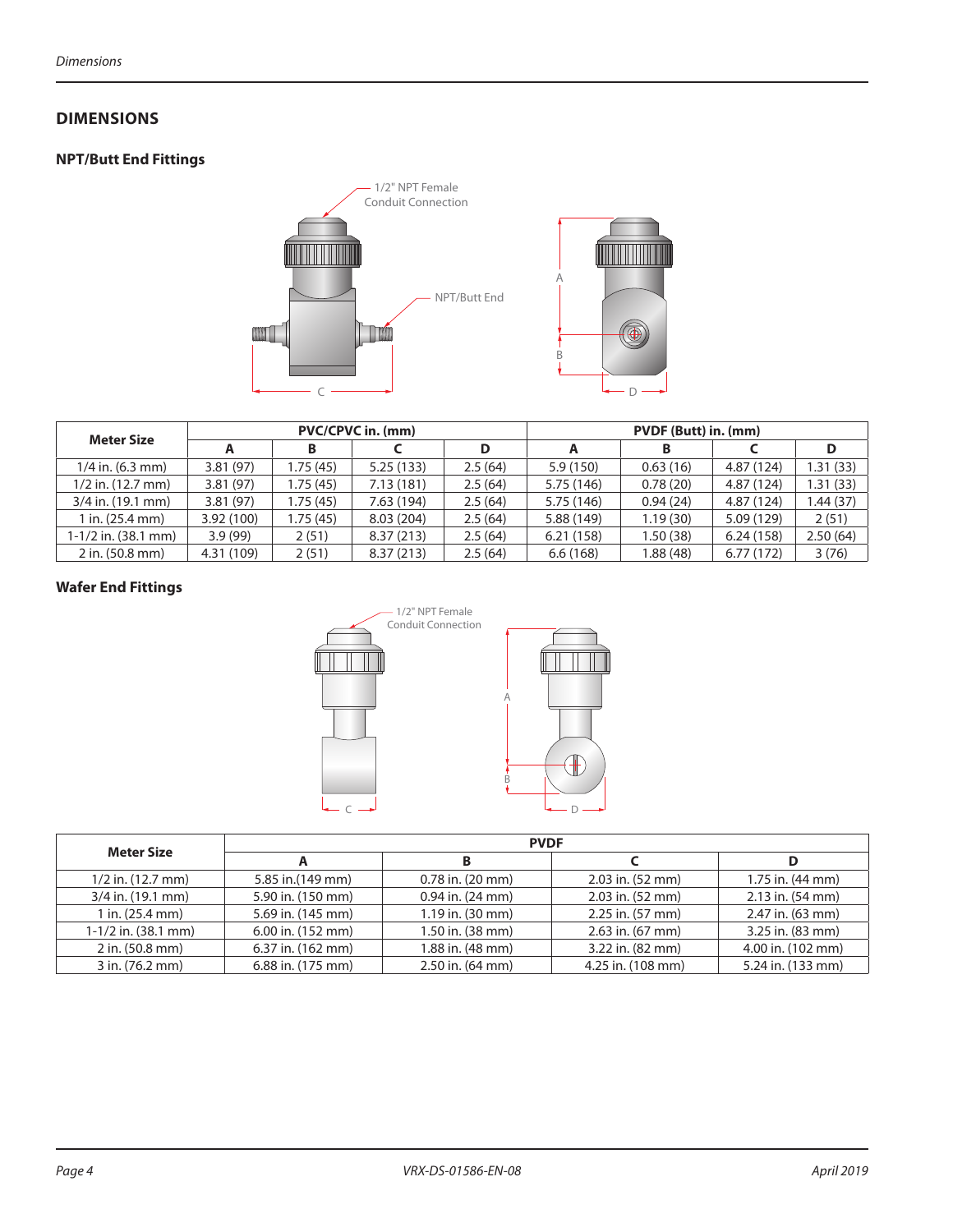#### **PART NUMBER CONSTRUCTION**

#### **NPT End Fittings**

| <b>RVL Piezoelectric Vortex Flow Meter</b>            |            |   |   |   |   |
|-------------------------------------------------------|------------|---|---|---|---|
| for Liquids (NPT Fittings)                            |            |   |   |   |   |
| Model                                                 |            |   |   |   |   |
| Piezoelectric Vortex Flow Meter for Liquids (In-Line) | <b>RVL</b> |   |   |   |   |
| <b>Line Size</b>                                      |            |   |   |   |   |
| 1/4 Inch   5 gpm (19 lpm) Maximum Flow Rate           | 025        |   |   |   |   |
| 1/2 Inch   15 gpm (56.8 lpm) Maximum Flow Rate        | 050        |   |   |   |   |
| 3/4 Inch   25 qpm (94.6 lpm) Maximum Flow Rate        | 075        |   |   |   |   |
| 1 Inch   50 gpm (189 lpm) Maximum Flow Rate           | 100        |   |   |   |   |
| 1-1/2 Inch   100 gpm (379 lpm) Maximum Flow Rate      | 150        |   |   |   |   |
| 2 Inch   200 qpm (757 lpm) Maximum Flow Rate          | 200        |   |   |   |   |
| <b>Body Style</b>                                     |            |   |   |   |   |
| NPT (Male) Thread                                     | N          |   |   |   |   |
| <b>Body Material</b>                                  |            |   |   |   |   |
| <b>PVC</b>                                            |            | 1 |   |   |   |
| CPVC                                                  |            | 2 |   |   |   |
| <b>PVDF</b>                                           |            | 4 |   |   |   |
| Output                                                |            |   |   |   |   |
| 420mA                                                 |            |   | X |   |   |
| Rate Frequency Pulse   Not Available with Display     |            |   | P |   |   |
| Options <sup>1</sup>                                  |            |   |   |   |   |
| None                                                  |            |   |   | N |   |
| High Temperature Rated: 203° F (95° C) <sup>2</sup>   |            |   |   | н |   |
| <b>Stainless Steel Tags</b>                           |            |   |   | S |   |
| 3-Pin (male) Output Connector <sup>3</sup>            |            |   |   | 3 |   |
| <b>Display Mounting</b>                               |            |   |   |   |   |
| None                                                  |            |   |   |   | N |
| <b>Top Mount</b>                                      |            |   |   |   | 1 |
| <b>Right Mount</b>                                    |            |   |   |   | 3 |

1.) Multiple Options may be listed in series on the part number - add as necessary

2.) High Temperature option ONLY available with Body Material options "**2**" and "**4**"

3.) When selecting Option 3, 3-Pin (male) Output Connector, a display cannot be mounted on the meter and Display Mounting must be marked as "N" for none.

#### **Butt End Fittings**

| <b>RVL Piezoelectric Vortex Flow Meter</b>                                         |            |   |   |   |   |
|------------------------------------------------------------------------------------|------------|---|---|---|---|
| for Liquids (Butt End Fittings)                                                    |            |   |   |   |   |
| Model                                                                              |            |   |   |   |   |
| Piezoelectric Vortex Flow Meter for Liquids (In-Line)                              | <b>RVL</b> |   |   |   |   |
| <b>Line Size</b>                                                                   |            |   |   |   |   |
| 1/2 Inch   15 qpm (56.8 lpm) Maximum Flow Rate                                     | 050        |   |   |   |   |
| 3/4 Inch   25 qpm (94.6 lpm) Maximum Flow Rate                                     | 075        |   |   |   |   |
| 1 Inch   50 qpm (189 lpm) Maximum Flow Rate                                        | 100        |   |   |   |   |
| 1-1/2 Inch   100 gpm (379 lpm) Maximum Flow Rate                                   | 150        |   |   |   |   |
| 2 Inch   200 gpm (757 lpm) Maximum Flow Rate                                       | 200        |   |   |   |   |
| <b>Body Style</b>                                                                  |            |   |   |   |   |
| <b>Butt End Connection</b>                                                         | B          |   |   |   |   |
| <b>Body Material</b>                                                               |            |   |   |   |   |
| <b>PVDF</b>                                                                        |            | 4 |   |   |   |
| Output                                                                             |            |   |   |   |   |
| 420mA                                                                              |            |   | X |   |   |
| Rate Frequency Pulse   Not Available with Display                                  |            |   | P |   |   |
| Options <sup>1</sup>                                                               |            |   |   |   |   |
| None                                                                               |            |   |   | N |   |
| High Temperature Rated: 203° F (95° C) <sup>2</sup>                                |            |   |   | н |   |
| <b>Stainless Steel Tags</b>                                                        |            |   |   | S |   |
| 3-Pin (male) Output Connector <sup>3</sup>                                         |            |   |   | 3 |   |
| <b>Display Mounting</b>                                                            |            |   |   |   |   |
| None                                                                               |            |   |   |   | Ν |
| <b>Top Mount</b>                                                                   |            |   |   |   | 1 |
| <b>Right Mount</b>                                                                 |            |   |   |   | 3 |
| 1.) Multiple Options may be listed in series on the part number - add as necessary |            |   |   |   |   |

2.) High Temperature option ONLY available with Body Material option "**4**"

3.) When selecting Option 3, 3-Pin (male) Output Connector, a display cannot be mounted on the meter

and Display Mounting must be marked as "N" for none.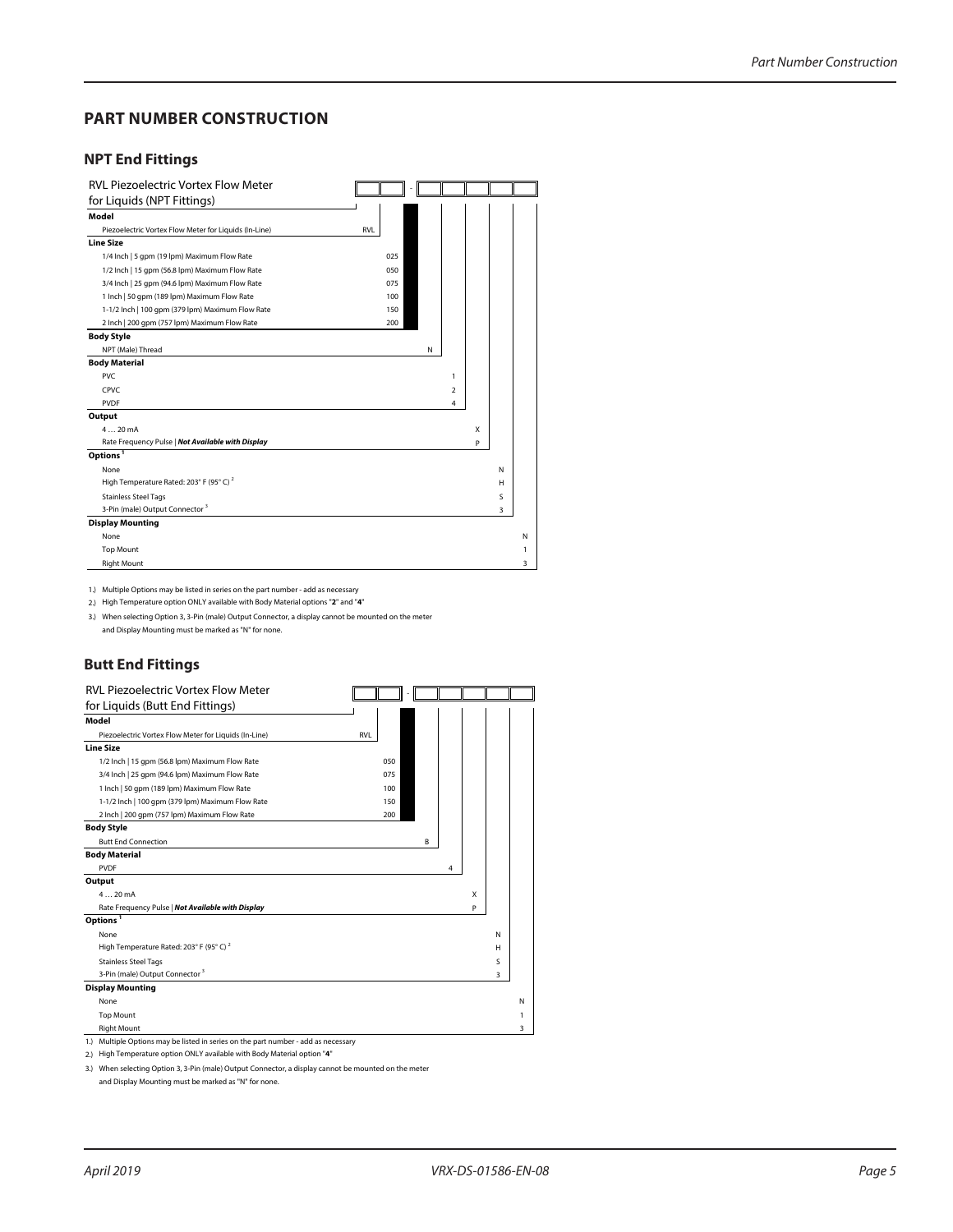# **Wafer End Fittings**

| <b>RVL Piezoelectric Vortex Flow Meter</b>          |            |   |                |   |   |   |
|-----------------------------------------------------|------------|---|----------------|---|---|---|
| for Liquids (Wafer End Fittings)                    |            |   |                |   |   |   |
| Model                                               |            |   |                |   |   |   |
| Piezoelectric Vortex Flow Meter for Liquids (Wafer) | <b>RVL</b> |   |                |   |   |   |
| <b>Line Size</b>                                    |            |   |                |   |   |   |
| 1 Inch   50 gpm (189 lpm) Maximum Flow Rate         | 100        |   |                |   |   |   |
| 1-1/2 lnch   100 gpm (379 lpm) Maximum Flow Rate    | 150        |   |                |   |   |   |
| 2 Inch   200 gpm (757 lpm) Maximum Flow Rate        | 200        |   |                |   |   |   |
| 3 Inch   300 gpm (1136 lpm) Maximum Flow Rate       | 300        |   |                |   |   |   |
| <b>Body Style</b>                                   |            |   |                |   |   |   |
| Wafer                                               |            | W |                |   |   |   |
| <b>Body Material</b>                                |            |   |                |   |   |   |
| <b>PVC</b>                                          |            |   | 1              |   |   |   |
| CPVC                                                |            |   | $\overline{2}$ |   |   |   |
| Polypropylene                                       |            |   | 3              |   |   |   |
| <b>PVDF</b>                                         |            |   | 4              |   |   |   |
| Output                                              |            |   |                |   |   |   |
| $420 \text{ mA}$                                    |            |   |                | X |   |   |
| Rate Frequency Pulse   Not Available with Display   |            |   |                | P |   |   |
| Options <sup>1</sup>                                |            |   |                |   |   |   |
| None                                                |            |   |                |   | N |   |
| High Temperature Rated: 203° F (95° C) <sup>2</sup> |            |   |                |   | H |   |
| <b>Stainless Steel Tags</b>                         |            |   |                |   | S |   |
| 3-Pin (male) Output Connector <sup>3</sup>          |            |   |                |   | 3 |   |
| <b>Display Mounting</b>                             |            |   |                |   |   |   |
| None                                                |            |   |                |   |   | N |
| <b>Top Mount</b>                                    |            |   |                |   |   | 1 |
| <b>Right Mount</b>                                  |            |   |                |   |   | 3 |

1.) Multiple Options may be listed in series on the part number - add as necessary

2.) High Temperature option ONLY available with Body Material options "**2**" and "**4**"

3.) When selecting Option 3, 3-Pin (male) Output Connector, a display cannot be mounted on the meter

and Display Mounting must be marked as "N" for none..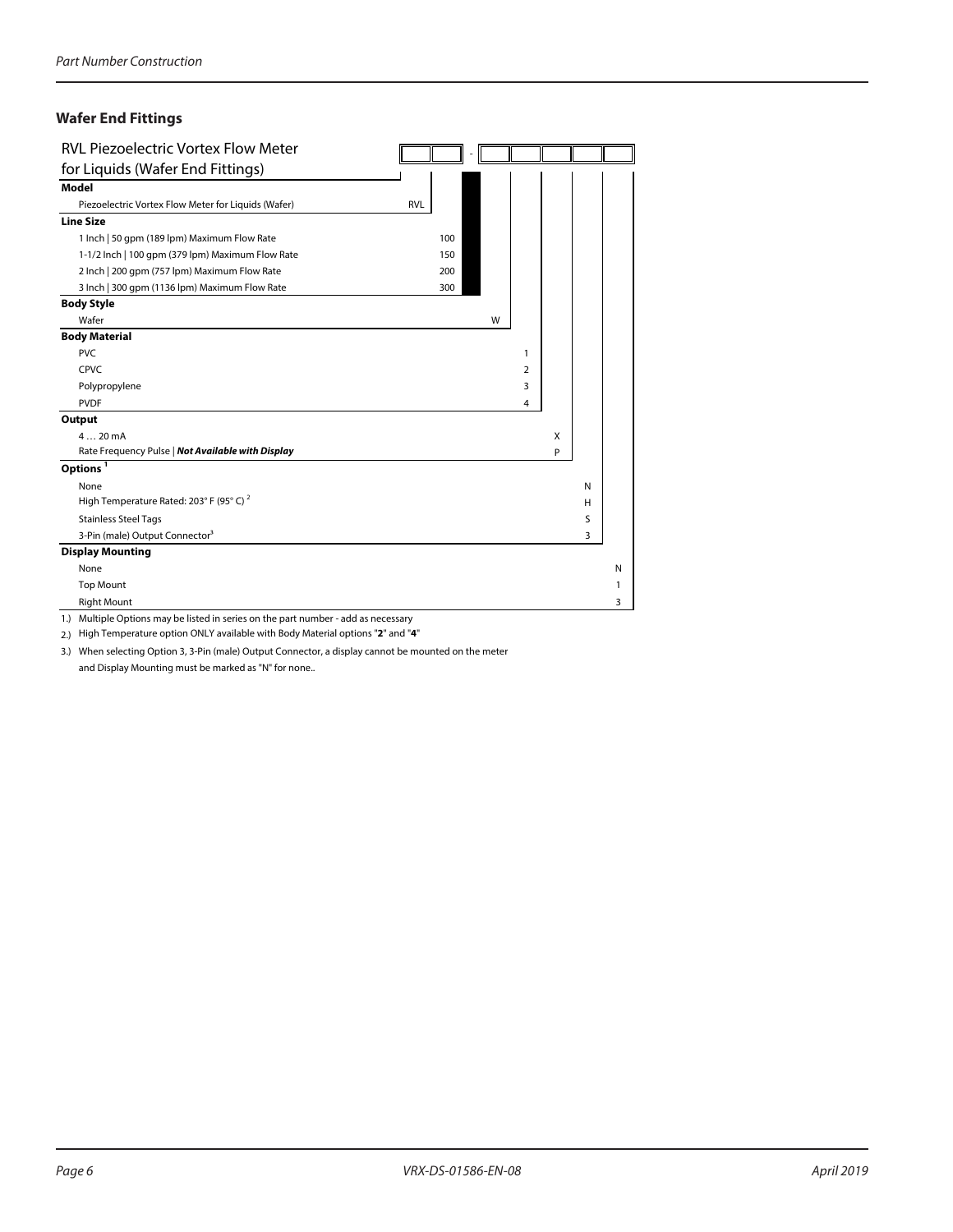#### **PRESSURE DROP VS FLOW RATE**

#### **NPT/Butt End Fittings**





#### **Wafer End Fittings**